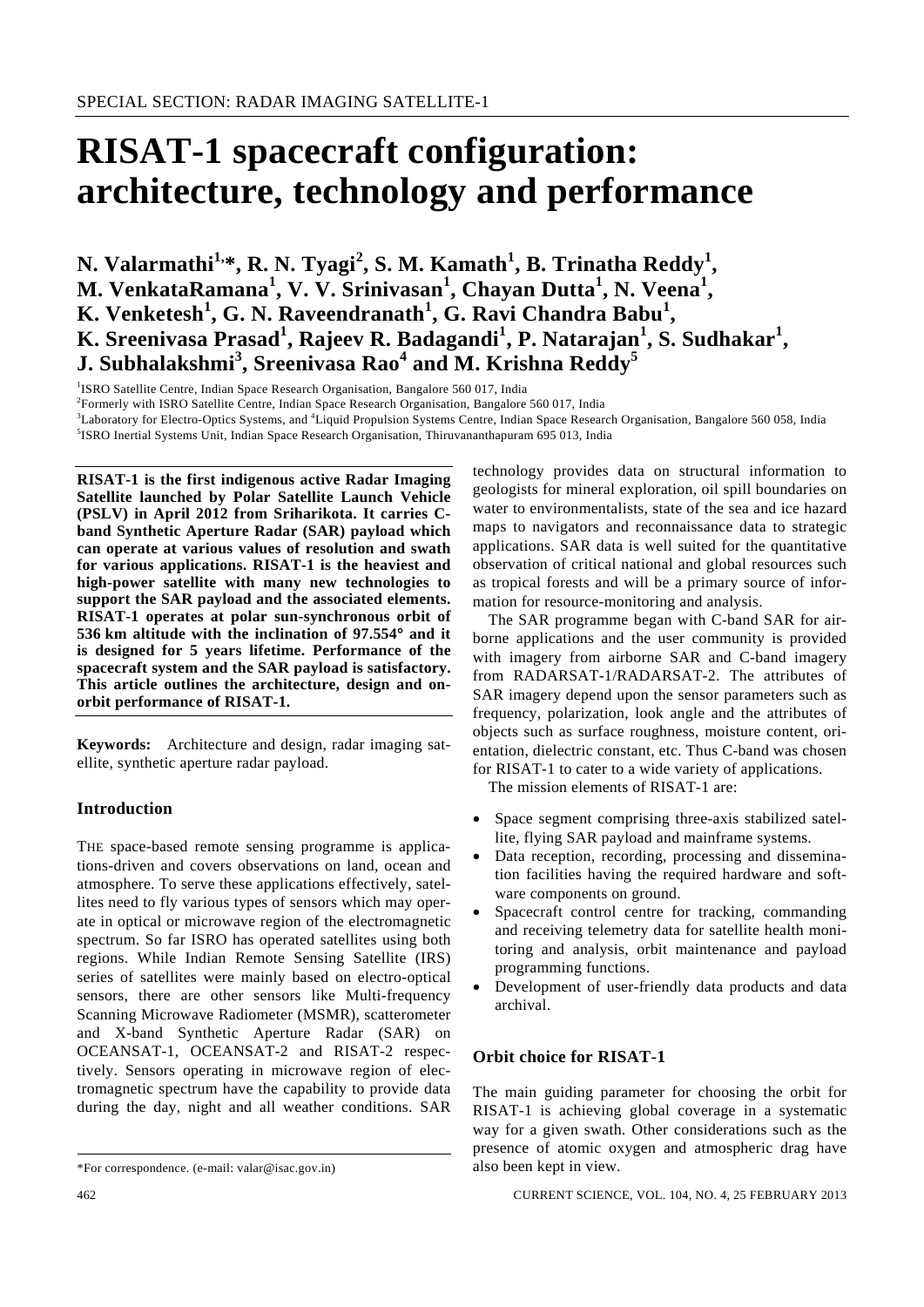

**Figure 1.** Block diagram of RISAT-1 spacecraft.

 A polar sun-synchronous orbit at 536.38 km altitude and inclination of 97.554° with repetivity cycle of 377 orbits in 25 days is chosen. Global coverage is achieved twice in the repetivity cycle, once by a set of descending passes and next by a set of ascending passes, as SAR is a microwave payload with no illumination constraints.

## **RISAT-1 configuration and architecture**

RISAT-1 is a high power, heavy-weight active microwave satellite. It is a 3-axis stabilized satellite operating in sun-synchronous 6 a.m.–6 p.m. orbit of 536 km. It carries the SAR payload supported by other mainframe elements. It can take images with  $\pm 36^{\circ}$  roll bias on orbit. The architecture is similar to that of earlier missions such that it supports the synthetic aperture microwave payload, electrically and mechanically. RISAT-1 adapted a technology for the mainframe system in order to meet its specification and requirements. The basic block diagram of RISAT-1 is given in Figure 1. It carries many new elements (with new designs) like power, battery, X-band modulator, phased array antenna (PAA), on-board computer, reaction wheels, solar array drive electronics and assembly, payload data handling system, structure and SAR antenna deployment mechanism. Single-point failure and redundancy for the subsystems have been taken care in the configuration.

 The structure is built around a central cylinder with equipment decks for accommodation of subsystems. It has a unique structure carrying elements of bus system and payload system which is different from earlier remote sensing missions. The spacecraft bus subsystems provide basic housekeeping functions like orbit correction, attitude determination, thermal control, electrical power generation and distribution, ground communications, SAR image data handling and storage and data transmission to the ground. The bus module contains all the necessary systems to operate and maintain the spacecraft in orbit and support the SAR payload. The overall mechanical configuration of RISAT-1 is simple and efficient. It also satisfies the envelope and Centre of Gravity (CG) constraints/requirements of the launch vehicle. PSLV-XL was the launch vehicle for RISAT-1 spacecraft.

 Stowed configuration of RISAT-1 at the launch pad inside Polar Satellite Launch Vehicle (PSLV) is shown in Figure 2 and the deployed configuration of RISAT-1 is shown in Figure 3.

#### **RISAT-1 design**

#### *Structure*

The structure is designed to meet the stiffness, strength and pointing requirements of the payload, sensors and also confining the overall bus volume within the launch vehicle envelope. It is based on a single bus concept built around a central cylinder. A truncated triangular structure is built around the cylinder to hold the SAR antenna and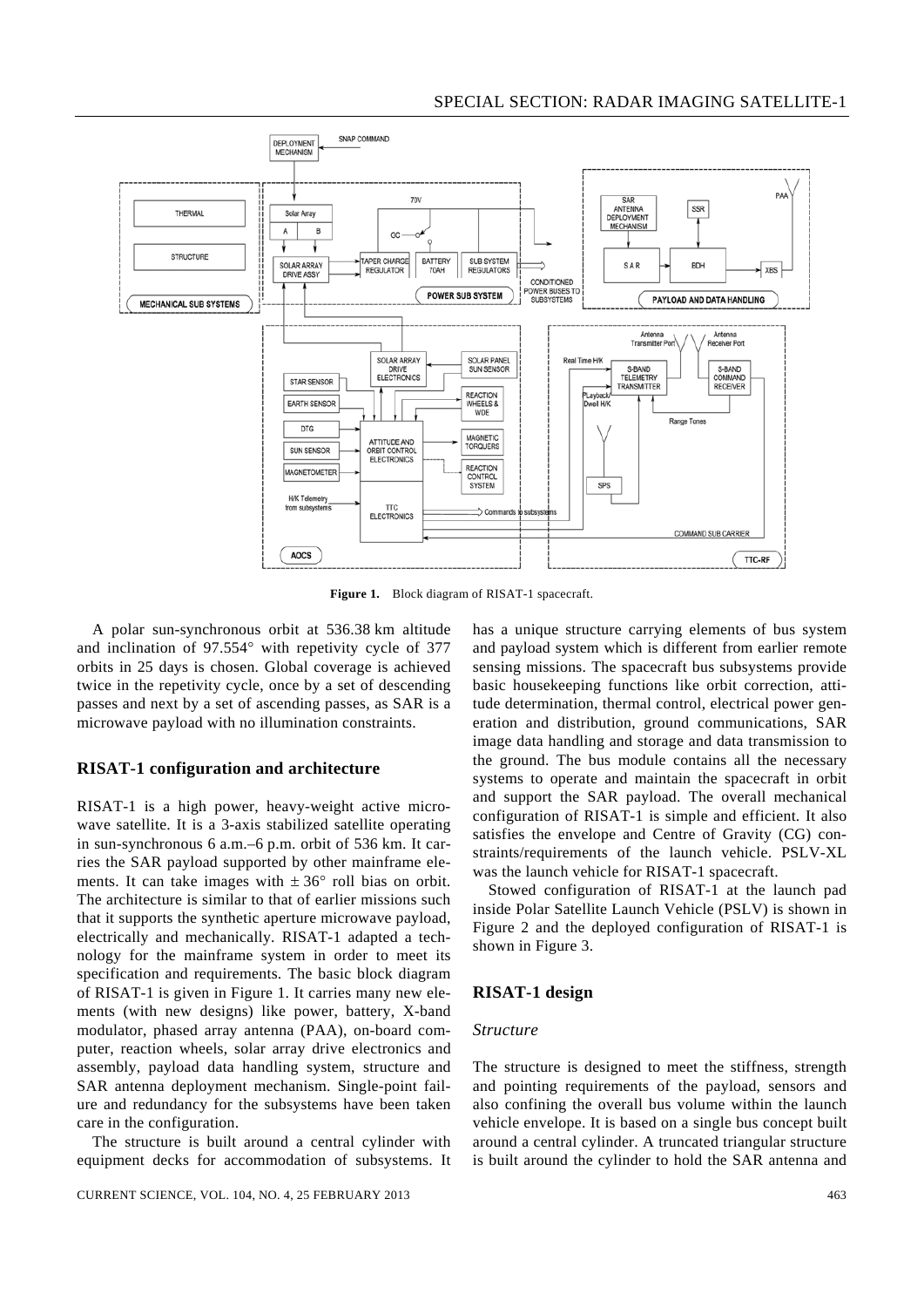major bus service elements. A cuboid structure is built on top of the cylinder to accommodate the solar arrays, majority of the sensors and antennae. The primary structure consists of a central cylinder, interface rings and shear webs. The central cylinder is of sandwich construction with aluminium core and carbon-fibre-reinforced polymer (CFRP) face skin. It has an aluminium alloy interface ring at the bottom to interface with the launch vehicle. The cylinder also provides interface for the propellant tank and reaction wheel deck. Secondary structures consist of equipment panels/decks of the payload module and the cuboid module.

 The payload module structure consists of three equipment panels, three corner panels and top and bottom deck. All the equipment panels and corner panels of the payload module are made of sandwich construction with aluminium core and aluminium face skin, whereas the shear webs are made of sandwich construction with CFRP face skin. The triangular decks carry the hold-down brackets to hold the SAR antenna in launch configuration.

 The SAR antenna is comprised of three panels, of which one is fixed and the other two are stowed onto either sides of the triangular structure during launch and are deployed in the orbit. Tile Substrate and Panel Frame are two basic structures over which the SAR payload



**Figure 2.** Stowed configuration of RISAT-1.



**Figure 3.** Deployed configuration of RISAT-1.

is built. The radiation patch antennae are bonded on one side of the Tile substrate and the Tile electronics mounted on the other side of the substrate. Four Tiles form a panel for the SAR antenna. To support these four Tiles, a framed structure is evolved. Most of the sensors, antennae, solar arrays and their associated electronics are mounted in the cuboid module. RISAT-1 main structure is shown in Figure 4.

 The subsystem layout has been evolved considering various factors like electrical requirements, interfaces among various subsystems, physical size and location feasibility, look angle and field-of-view (FOV) requirements of various elements (payloads, sensors, antennae), thermal requirements, mechanical loads, transmissibility factors, physical parameters and balancing, ease of assembly/dis-assembly and accessibility during assembly, integration and testing (AIT) and pre-launch operations. All the subsystem electronics packages are accommodated on the equipment decks/panels.

 The payload module (triangular structure) accommodates most of the mainframe systems and the payload electronics. The cuboid module accommodates solar arrays, most of the sensors and antennae, viz. Digital Sun Sensor (DSS), Solar Panel Sun Sensor (SPSS), Earth Sensor (ES),  $4\pi$  Sun Sensors, PAA, TTC Antennae and Satellite Positioning System (SPS). All the Reaction Control System (RCS) components are accommodated on one of the shear webs and the exterior surface of the triangular bottom deck. The propellant tank is mounted inside the main cylinder. The reaction wheels are mounted on a circular deck in a tetrahedral configuration. The circular



**Figure 4.** RISAT-1 main structure.

464 CURRENT SCIENCE, VOL. 104, NO. 4, 25 FEBRUARY 2013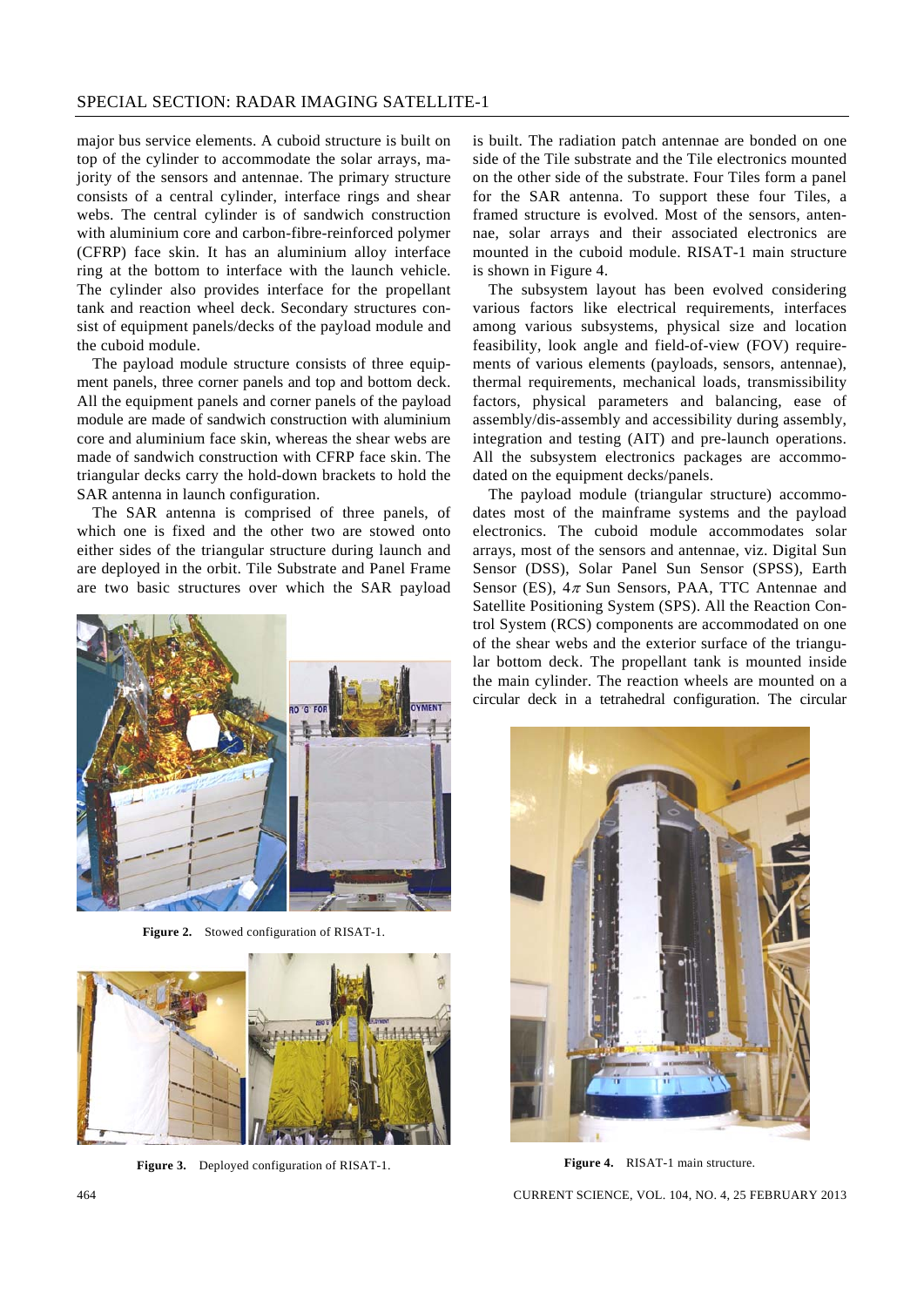deck is accommodated inside the main cylinder below the tank and is connected to the cylinder through a ring.

#### *Thermal system*

Thermal design should maintain the temperatures of the subsystems within design limits during all conditions of operation, all seasons and throughout the lifetime of the spacecraft.

 The configuration and equatorial crossing time of RISAT-1 are different from other satellites in the IRS series. Though it is an earth-oriented satellite, during payload operation the satellite will be rotated by  $\pm 36^{\circ}$  about roll axis. This new configuration, orientation and equatorial crossing time result in new external load patterns and extreme load conditions which are different from other IRS satellites. Moreover, a number of heat dissipating packages are accommodated inside the structure.

 Thermal control is provided using space-proven thermal control elements such as optical solar reflector (OSR), multilayer insulation (MLI), paints, thermal control tapes, quartz wool blanket, sink plates and heat pipes. In addition, heaters will be provided to maintain temperatures during cold conditions.

## *Mechanism*

RISAT-1 spacecraft employs SAR antenna deployment mechanism and solar array deployment mechanism. SAR antenna and solar array are stowed during the launch and are deployed in the orbit in order to meet the constraints imposed by the launch vehicle. In order to perform deployment in the orbit, a hold-down and release mechanism is employed. The solar array deployment mechanism is identical to earlier IRS missions.

 The deployed SAR antenna has dimensions of 6.29 m  $\times$  2.09 m  $\times$  0.220 m. It consists of three panels out of which one is rigidly attached to the triangular structure. In the launch configuration, the deployable panels are folded over the triangular structure and are held by using a hold-down mechanism. In the orbit both the deployable panels are released sequentially and deployed. The mass of each panel is about 290 kg.

*Electrical power system:* The power system consists of solar array for power generation, chemical battery for power storage and power electronics for power conditioning and distribution. It is designed to meet the 6 a.m./ 6 p.m. orbit illumination conditions, large power requirement of SAR payload and solar eclipse conditions during summer solstice.

 The solar array consists of six panels arranged in two wings with three panels in each wing in positive roll and negative roll axes. The array consists of multi-junction cells connected in series and parallel for optimum configuration. The solar array drive assembly helps in com-

CURRENT SCIENCE, VOL. 104, NO. 4, 25 FEBRUARY 2013 465

pensating the roll bias  $(\pm 36^{\circ})$  given during payload operation and also aids in obtaining more generation near pole transit.

 The energy storage system for RISAT-1 employs a single  $NiH<sub>2</sub>$  battery of 70AH capacity to meet the peak load requirement and also the eclipse requirement.

 It is a single-bus system operating at 70 V and the configuration is arrived at to meet all the requirements of users and interfaces. During the sunlit period, the array is regulated to 70 V and the battery gets charged. A Battery Discharge Regulator (BDR) supports power to the bus when the load demand exceeds the array generation during payload operation and eclipse conditions by regulating the bus to 70 V. Bus voltage selection is mainly driven by payload requirement. The single bus of 70 V is fully protected against over voltage, over current and is singlepoint failure proof. The bus is distributed to all users through fuses, centrally located in fuse-distribution packages. Software Logics (software resident in the on-board controller) enhances the safety of the power system.

#### *On-board computer*

In order to minimize power, weight and volume, the spacecraft functions like commanding, housekeeping (telemetry), attitude and orbit control, thermal management, sensor data processing, etc. have been integrated into a single package called On-board Computer (OBC), which also implements the MIL STD 1553B protocol for interfacing with other subsystems of the spacecraft (Figure 5).

 The use of MIL STD 1553B interfaces between OBC and other subsystems greatly decreases the volume and mass of cabling, and the associated connectors. The OBC system is realized with the functions of sensor electronics, command processing, telemetry and house-keeping, attitude and orbit control and thermal management. Besides, the OBC interfaces with power, telemetry– telecommand (TM–TC; RF) for command and telemetry, sensors, heaters, thrusters and reaction wheels through special logics.



**Figure 5.** Block diagram of on-board computer.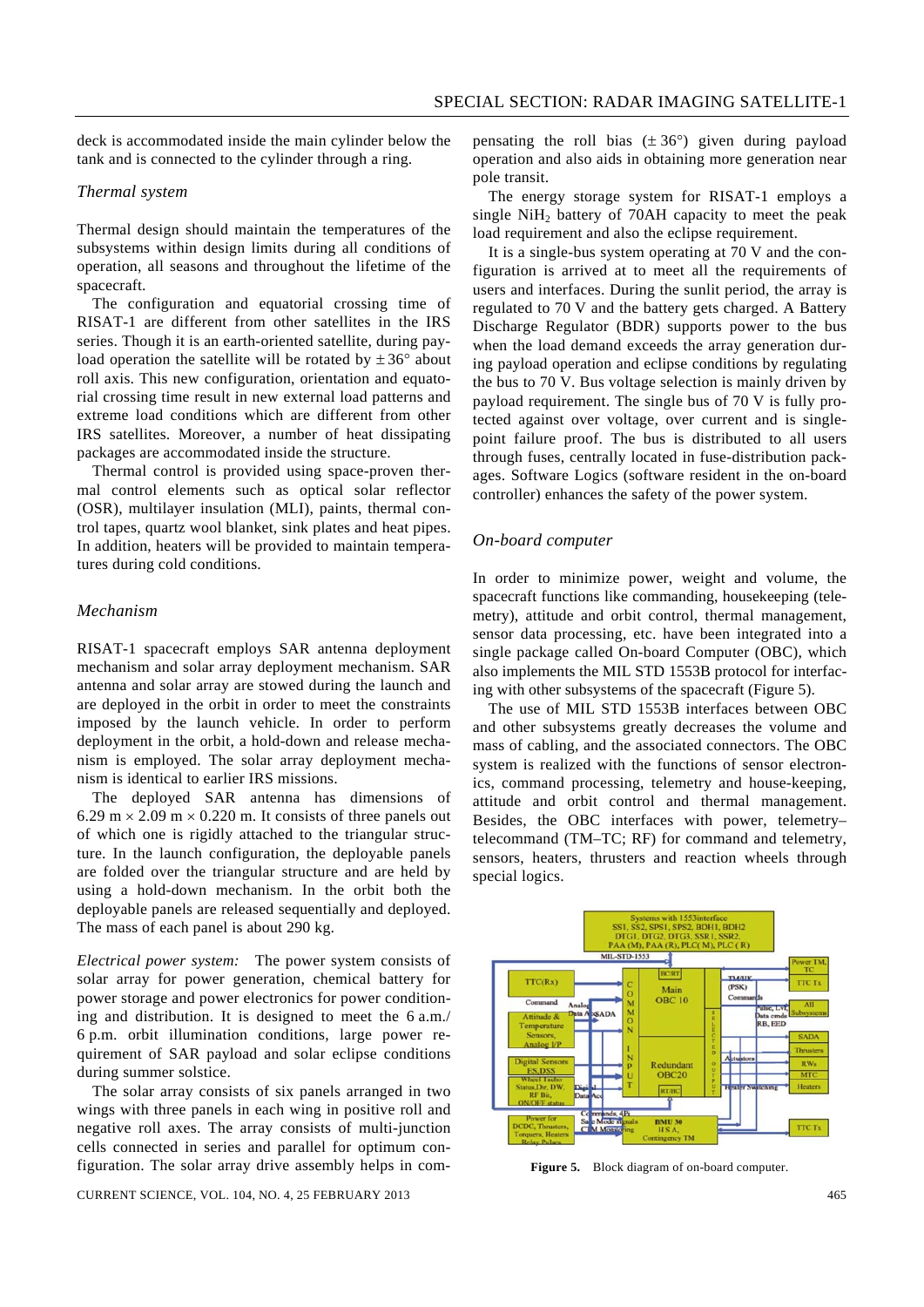*Integrated control subsystem:* AOCS specifications during imaging are as follows: pointing:  $\pm 0.05^{\circ}$  (3 $\sigma$ ); drift rate:  $\pm$  3.0e-04°/s (3 $\sigma$ ).

 The AOCS configuration is as follows: The attitude orbit control system for RISAT-1 is configured with  $4\pi$ Sun Sensor, Magnetometer, Inertial Reference Unit (IRU), Star Sensor, Earth Sensor, Digital Sun Sensor and Solar Panel Sun Sensor. Acutators are eight numbers of canted 11 N thrusters (mono propellant hydrazine system operating in blow-down mode) with two-axis canting from + pitch axis for acquisition and OM operation, 1 number of central 11 N thruster for OM operation, 4 numbers of reaction wheels (of capacity 0.3 Nm torque and 50.0 NMS) mounted in tetrahedral configuration about – pitch axis and magnetic torquers of 60.0 A  $m<sup>2</sup>$ capacity for momentum dumping. Sun sensors, star sensors and magnetometer provide attitude data in the form of absolute attitude errors. The magnetometer,  $4\pi$  sun sensor and temperature sensor data are processed in OBC. All AOCS software modules are implemented in OBC.

## *Reaction Control System*

The reaction control system comprises propellant tank, thrusters (9 numbers of 11 N), latch valves, fill and drain/ vent valves, pressure transducers, system filters, thermocouples, flow control valves and titanium tubes to connect all the reaction control elements. Block schematic of reaction control system is given in Figure 6. One central 11 N thruster is meant for orbit control and the remaining eight 11 N thrusters for attitude control.

#### *Telemetry Tracking and Command Subsystem*

The Telemetry, Tracking and Command (RF) system for RISAT-1 consists of two chains of Phase Locked Loop



**Figure 6.** Block schematic of reaction control system.

(PLL) coherent S-band transponder connected to a common antenna system. The basic configuration is identical to the ones employed in earlier IRS missions. The TC demodulation scheme is phase shift keying (PSK)/pulse code modulation (PCM) with a date rate of 4 kbps. The transponder consists of a receiving and transmitting system and can operate in either coherent or non-coherent mode. Range and two-way Doppler data from the transponder are useful for orbit determination.

#### *Payload Data Handling Subsystem*

RISAT-1 payload data need to be transmitted either in real time or in playback mode depending upon the data rates at different modes. The data-handling system of RISAT-1 is configured with two formatters for each of the SAR payload receivers respectively (Figure 7).

 They are high data rate formatters for different data rates of payload with memories for burst data formatting. Systems have been realized by field-programmable gate arrays (FPGAs) and the design is optimized for weight, power and volume. When the data rate of SAR payload and BDH overhead together is greater than 640 Mbps, real-time transmission is not possible and the data is recorded in SSR. Recorded data can be played back later. Data handling system can operate in real time, real-time stretch mode, record and playback modes.

#### *Solid State Recorder*

The RISAT-1 Solid State Recorder (SSR) has a capacity of 300 Gbits, realized with six memory boards of 50 Gbits capacity each. The memory boards, by default are configured into two partitions each of 150 Gbits with three memory boards per partition. The SSR has two control units for configuring and controlling the internal operations. The controller has two separate 32-bit parallel interface with memory boards. The default configuration



**Figure 7.** Payload data formatters.

466 CURRENT SCIENCE, VOL. 104, NO. 4, 25 FEBRUARY 2013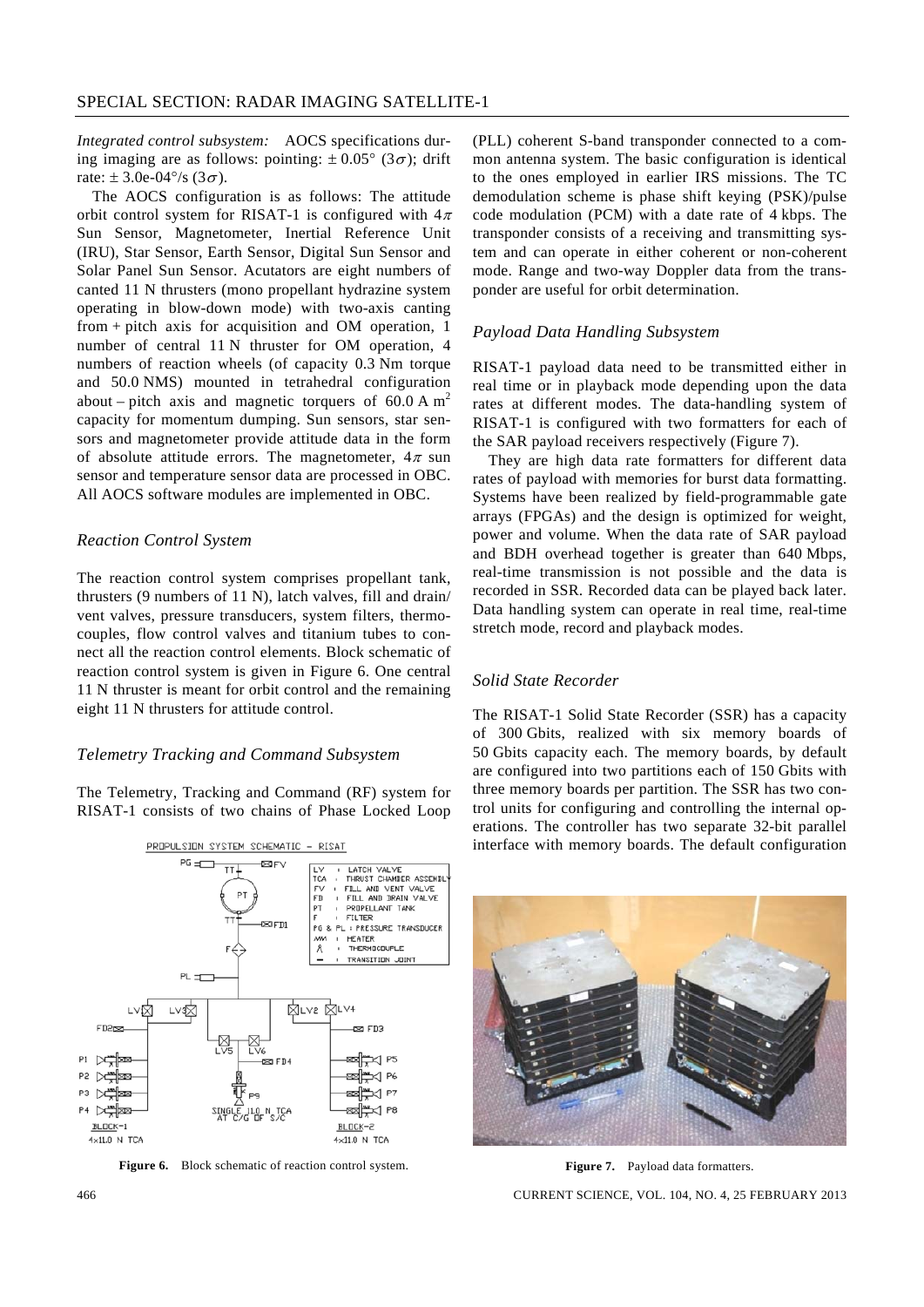is for two partitions; however, the system can be configured for single partition with allocation of all the memory boards to the selected partition. The SSR is able to manage up to 32 different files for each input port.

 The memory management guarantees the usage of all good devices by automatic configuration after the diagnostics command is issued.

 The allocation of address during recording is managed by the SSR and ground control will not be possible. Erase operation of files is carried out by a command with the file identifier. Playback with segment erase is also one of the options wherein the segments played back shall be released, with a gap of one segment. The record operation depends on the available free space in the SSR capacity. It is possible to read the data files in any order and any number of times. The bit error rate (BER) at SSR level is better than  $1 \times 10^{-12}$ .

 The memory plan is constituted by four physical levels, namely memory device level, memory module level, memory bank level and board level and partition level.

 There are a total of six memory boards which can be switched ON/OFF by command.

## *X-band RF*

The X-band RF is required to accept the payload data from the baseband data handling system, modulate the above data on two X-band carriers and transmit the same to the ground after suitable amplification and filtering.

 The SAR payload of RISAT-1 when operated in dual polarization imaging mode generates data at the rate of 640 Mbps and this needs to be transmitted to the ground stations. Data rates up to 170 Mbps have been transmitted at X-band using shaped beam antenna in earlier missions like IRS-1C/1D and PAA in Technology experiment satellite. In order to meet the high data rate transmission requirement in X-band quadrature phase shift keying (QPSK) modulation with frequency reuse by polarization discrimination is implemented.

 In the data transmission for RISAT-1, half the data, i.e. 320 Mbps will be transmitted in right-hand circular polarization (RHCP) and the remaining 320 Mbps in the left-hand circular polarization (LHCP); two identical chains operating at X-band are used to transmit 640 Mbps of payload data. The carrier generation section, QPSK modulator section, filter units, selection of main and redundant chain units are identical in all the chains as the frequency of operation and modulation schemes is identical. Both the chains have end-to-end redundancy.

#### *Phased Array Antenna*

The spherical PAA has radiating elements distributed almost uniformly on a hemispherical surface. It generates a beam in the required direction by switching 'ON' only

those elements which can contribute significantly towards the beam direction. It is proposed to use the 64 element array.

 Operationally it consists of two identical phased arrays, one operating in RHCP and the other operating in LHCP, and located in the same hardware. On the spherical dome an element is located at a defined location. A waveguide radiating element fed by a septum polarizer is planned and this has two ports, one for RHCP and the other for LHCP. The radiating element is optimized to provide the required isolation (better than  $-25$  dB) between the two polarizations to minimize the interference.

 The RHCP and LHCP ports of the phased array are connected to two separate sets of power dividers and monolithic microwave integrated circuit (MMIC) amplifiers. A common beam steering electronics controls the switch position and phase setting for all the MMIC amplifiers. Data transmission chain is given in Figure 8.

#### *Satellite Positioning System*

Satellite Positioning System (SPS) for RISAT-1 comprises 10-channel C/A code GPS receiver at L1 (1575.42 MHz) frequency. SPS is designed for computing the state vector of the high-dynamic platform.

 SPS for RISAT-1 will have full-chain (end-to-end) redundancy. Each chain consists of a receiving antenna, low-noise amplifier, RF amplifier and power divider in L-band followed by a 10-channel and 8-channel GPS receiver with MIL 1553B interface. Each GPS receiver consists of two high dynamics GPS receiver core engine (RCE) modules to compute state vectors and one receiver chain will be active at a time.

 SPS is placed in RISAT-1 to track GPS signals continuously. It requires an antenna system with hemispherical radiation coverage to receive the circularly polarized GPS signal from the navigational satellites. Micro-strip patch antenna is used for this application.

#### **RISAT-1 specifications, new elements and challenges**

For all the new elements, the concept was proved with developmental model followed by qualification model and flight model. Baseline design review (only for new elements), preliminary design review, detailed design review have been conducted for all the subsystems and the recommendations have been implemented successfully. Preliminary design review and critical design review were conducted for the space segment and the ground segment. Thermal analysis, derating analysis and failure mode, effects and criticality analysis (FMECA) were carried out for all the subsystems and suitable measures have been adopted. Fabrication procedure/new processing has been followed after due approval by the Material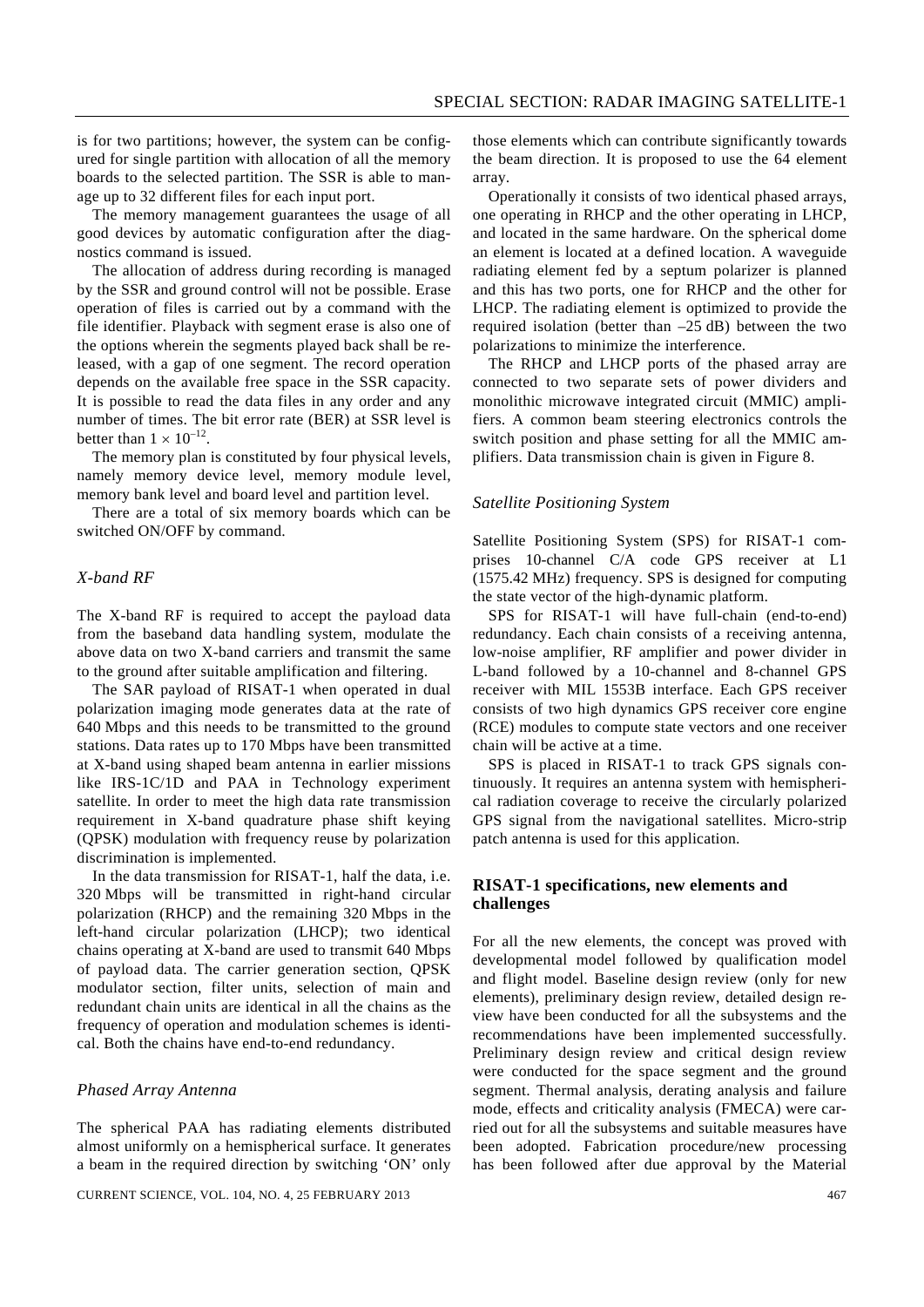## SPECIAL SECTION: RADAR IMAGING SATELLITE-1



**Figure 8.** Data flow from SAR payload to Phased Array Antenna.

| Table 1. |  | RSIAT-1 Major specifications |
|----------|--|------------------------------|
|          |  |                              |

| Orbit                       | 536.38 km, 6 a.m. - 6 p.m.                                           |  |
|-----------------------------|----------------------------------------------------------------------|--|
| Inclination                 | $97.554^{\circ}$                                                     |  |
| SAR payload                 | C-band $(5.35 \text{ GHz})$                                          |  |
| SAR payload operating modes | CRS, MRS, FRS1, FRS2, HRS (with<br>linear and circular polarization) |  |
| Resolution                  | $1 - 50$ m                                                           |  |
| Data rate for transmission  | $2 \times 320$ Mbps                                                  |  |
| SSR                         | 240 Gbits                                                            |  |
| TT&C                        | S-band                                                               |  |
| Payload down link           | X-band (frequency reuse)                                             |  |
| Power                       | Regulated bus 70 V/42 V/U-bus                                        |  |
| <b>Battery</b>              | 70 AH                                                                |  |
| Telecommand                 | 4 Kbps PSK                                                           |  |
| Telemetry                   | 4 Kbps PSK                                                           |  |
| Satellite mass              | 1858 Kg                                                              |  |
|                             |                                                                      |  |

Review Board. Test and evaluation results of all the subsystems were submitted for review.

 Total number of RISAT-1 subsystems were 1300 (approx.) with many controllers, DC–DC converters, high frequency and high dissipating packages, a variety of interfaces (MIL STD 1553 B, RS 422, RS 488, LVDS), RF cables, power lines and control signal lines which demanded proficiency in carrying out the assembly integration activities. Disassembled configuration to assembled configuration was executed faultlessly. Testing the microwave payload and the related mainframe elements was quite taxing at all test phases and SAR testing called for antennae panel in deployed condition.

 Handling RISAT-1 satellite which is the heaviest satellite of mass 1858 kg in the remote sensing satellite class and high power of 4200 W at all test phases, was the biggest task. Thermovac test posed a big challenge for the team. The spacecraft was positioned inside the thermovac chamber in deployed condition with thermal instrumentation (Figure 9). The thermovac test was conducted successfully.

 Special tests, namely radiation, EMI/EMC, RF compatibility, wheel interaction test with main structure (by hanging the satellite in on condition with wheels operation) and polarity test were conducted. The satellite underwent vibration test and acoustic test in the new acoustic test facility at ISITE. Pre-launch test at SHAR was executed smoothly. Fuel filling was the final activity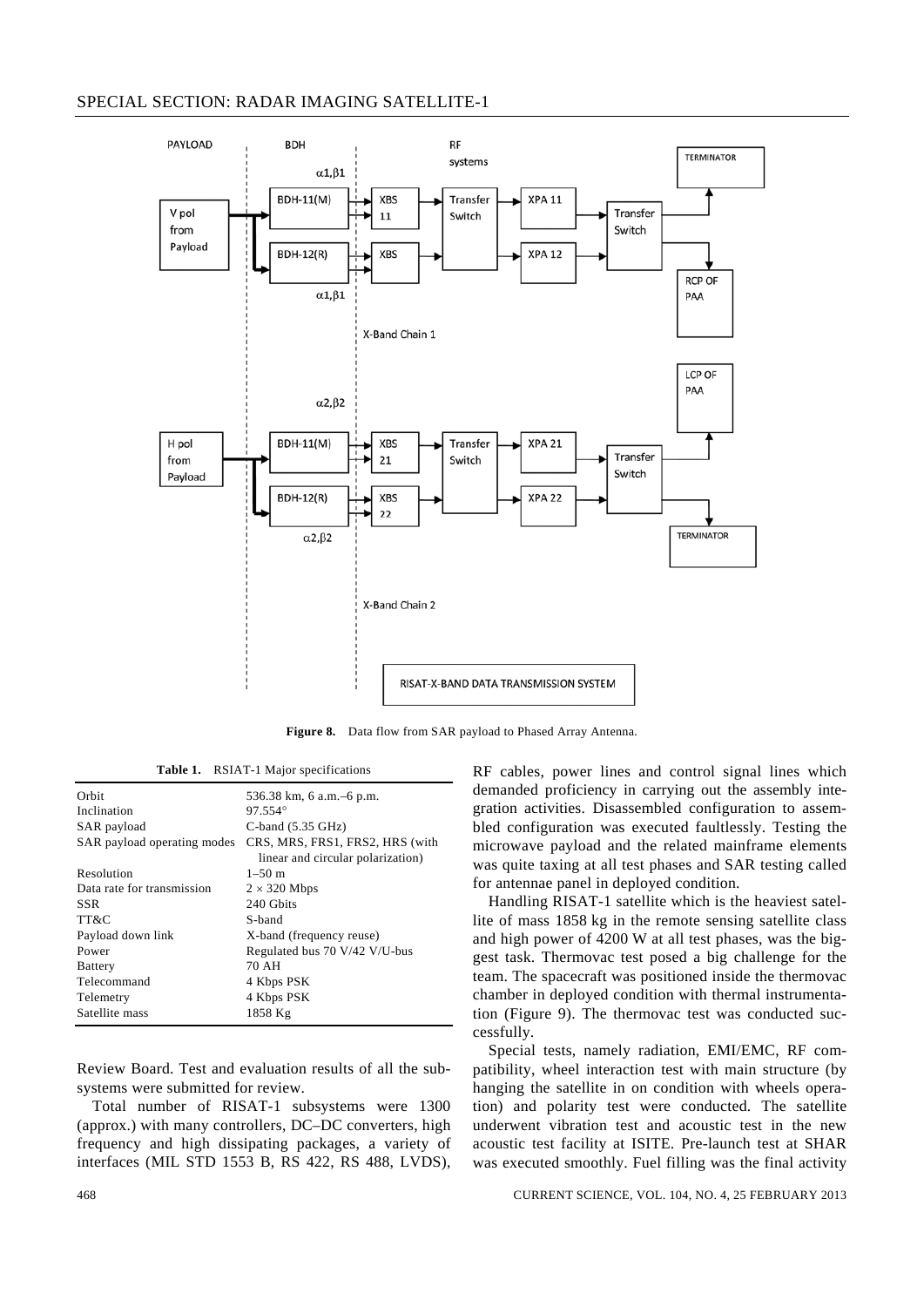before PSLV mating and was executed accurately as the mass of RISAT-1 had to meet the requirement of PSLV. RCS performance was critical for raising the orbit to 536 km from 436 km. Data reception, data processing and data product generation (first of their kind) are being executed earnestly.

#### **Performance of RISAT-1 system**

After mating with PSLV, launch base configuration of RISAT-1 was selected according to plan. PSLV had injected the spacecraft into 436 km orbit. Solar arrays and SAR antenna panels were deployed by snap command

**Table 2.** RISAT-1 new elements

| Subsystem (no heritage) | Highlight                               |  |
|-------------------------|-----------------------------------------|--|
| SAR payload             | Based on TR module architecture         |  |
| Structure               | Triangular prism, cuboid module,        |  |
|                         | tile frame, tiles, etc.                 |  |
| Thermal systems         | Designed for $6$ a.m. $-6$ p.m. orbit   |  |
| Mechanism               | SAR antenna deployment for 300 kg panel |  |
| Reaction wheels         | 50 NMS angular momentum and 0.3 NM      |  |
|                         | torque for mission manoeuvre            |  |
| Power                   | 70 V bus high power (4.2 KW)            |  |
| <b>Battery</b>          | 70 AH NiH <sub>2</sub>                  |  |
| <b>BDH</b>              | 320 Mbps (variable data rate)           |  |
| X-band system           | High data rate modulator 320 Mbps       |  |
| Phased array antenna    | Wave guide antenna with RHCP and LHCP   |  |
| <b>SSR</b>              | 300 Gb with high data rate handling     |  |
|                         |                                         |  |



**Figure 9.** RISAT-1 spacecraft in thermovac.

CURRENT SCIENCE, VOL. 104, NO. 4, 25 FEBRUARY 2013 469

according to mission requirements soon after the spacecraft separation from PSLV. The performance of the mechanism systems is listed in Table 3.

 Orbit manoeuvres were carried out to raise RISAT-1 from the present orbit to 536 km and also get it ready for operational services. Reaction control system completed its task according to design. The fuel available on-board is estimated to be 53.485 kg. Considering all aspects of fuel consumption, the RISAT-1 can be expected to have a useful life of more than design value. SPS data is the primary mode of orbit determination for this mission and the performance of the same is satisfactory.

 On-board computer performance is normal. Launch phase sequencer operations for deployment of solar array and SAR panels were executed successfully. Initial acquisition with inertial acquisition (IAC) mode and later earth acquisition operations were normal. Safety logics are enabled. Interfaces with sensors, actuators, power and thermal systems are functioning well. On-board performance of inertial reference unit (IRU) is satisfactory and all performance parameters are within specified limits.

 The telemetry, tracking and command system has been providing health information, access to configuring the spacecraft for various routine operational requirements. The link margins on S-band uplink and downlink are above 15 dB as observed from ISTRAC ground stations. The telemetry data storage and SPS data storage system is operated routinely in every orbit to assess the health of the spacecraft even outside the network visibility.

 Solar array power generation is 2100 W and power generation started right after the heat shield separation. The power system has been generating, conditioning and supporting the various load requirements of all the systems. Battery supported the launch, all the initial operations like orbit manoeuvres and payload operations successfully, and support continues subsequently for payload operation and eclipse conditions. Battery charging operation is automatically taking place according to the set rate and charge termination voltage. Power system performance is normal and all modes of payload operations are well supported.

 Attitude and orbit control system (AOCS) has been performing well in the three-axis stabilized mode. Various modes of AOCS have been exercised and the performance is normal. Four reaction wheels, two gyros and a star sensor with corresponding control electronics have been maintaining the attitude of the spacecraft within the specified limits. Earth sensors are used for safe mode detection. Spacecraft rates during three-axis acquisition are given in Figure 10. Attitude performance during first payload operation is given in Figure 11.

A summary of AOCS performance is as follows:

- Pointing out errors during imaging within 0.0034°.
- Residual S/C body rates during imaging: yaw:  $3 \times 10^{-5}$  deg/sec, roll:  $5 \times 10^{-5}$  deg/sec, pitch:  $2 \times 10^{-5}$  deg/sec.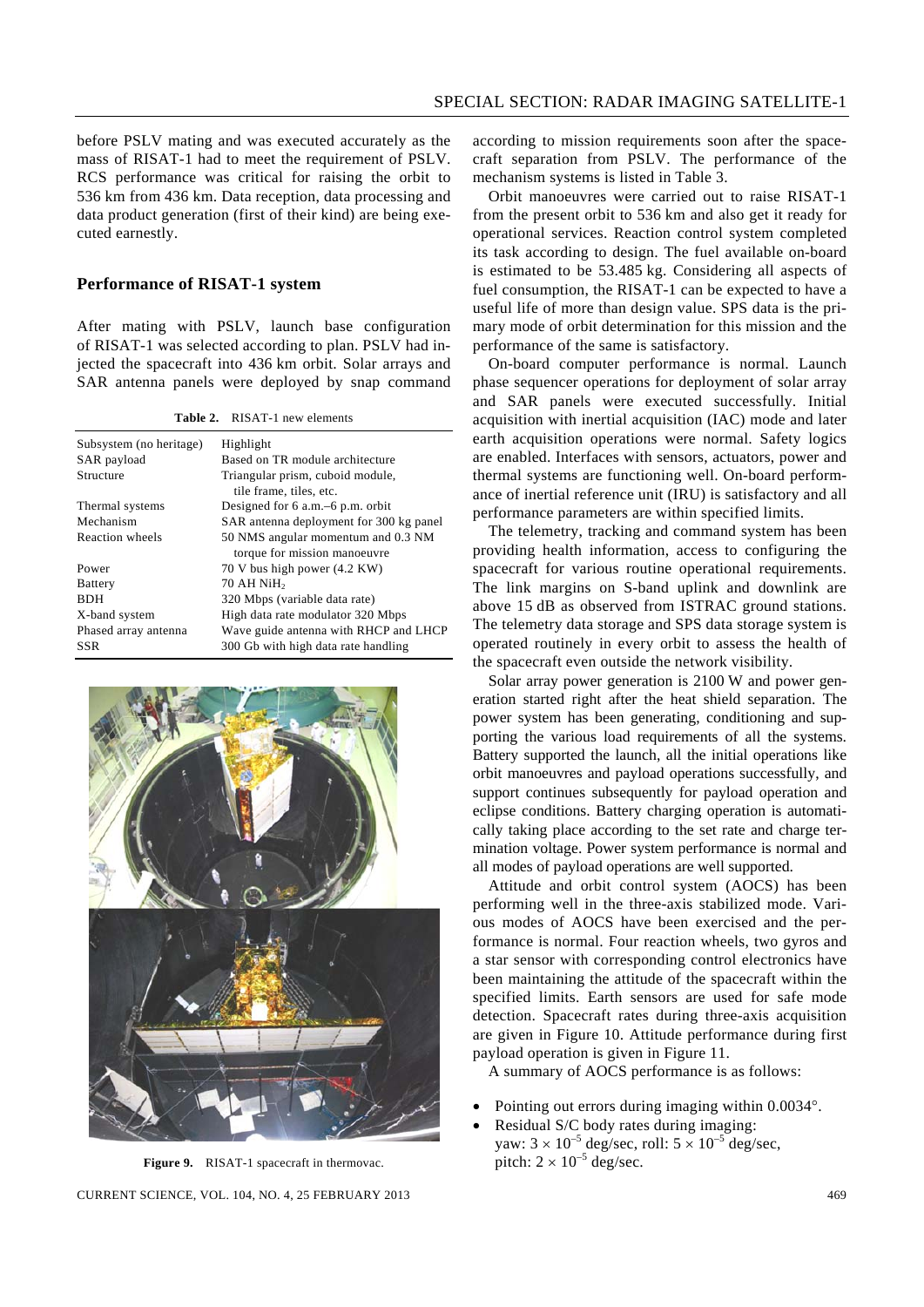

**Figure 10.** Spacecraft rates during three-axis acquisition.



**Figure 11.** Attitude performance during first payload operation.

• S/C pointing error as measured by star sensor: yaw: 0.03°, roll: 0.01–0.04°, pitch: 0.05–0.08°.

On-board performance of all four reaction wheels is satisfactory. Wheel current and bearing temperature are within specified limits. Wheel speed during payload operations is according to expectation (Figure 12).

 Thermal performance of RISAT-1 spacecraft is normal and as expected. Temperatures are stable. Functioning of all thermal control elements (253 temperature sensors, 133 heaters, 54 heat pipes, 13  $m<sup>2</sup>$  of quartz wool blanket, MLI, OSR, thermal control tapes, heat sink plates) is normal and as expected. Temperatures of spacecraft and on-board systems are matching closely with the predicted values for on-orbit cold season. ATC heaters for payload, battery, RCS elements, wheels, SSR, BDR, PAA and cuboid are enabled and operating with predicted duty cycles.

 RISAT-1 has been functioning satisfactorily and the inorbit operations are being executed according to plan. The mainframe has been supporting the payload operations and the SAR payload is sending quality pictures